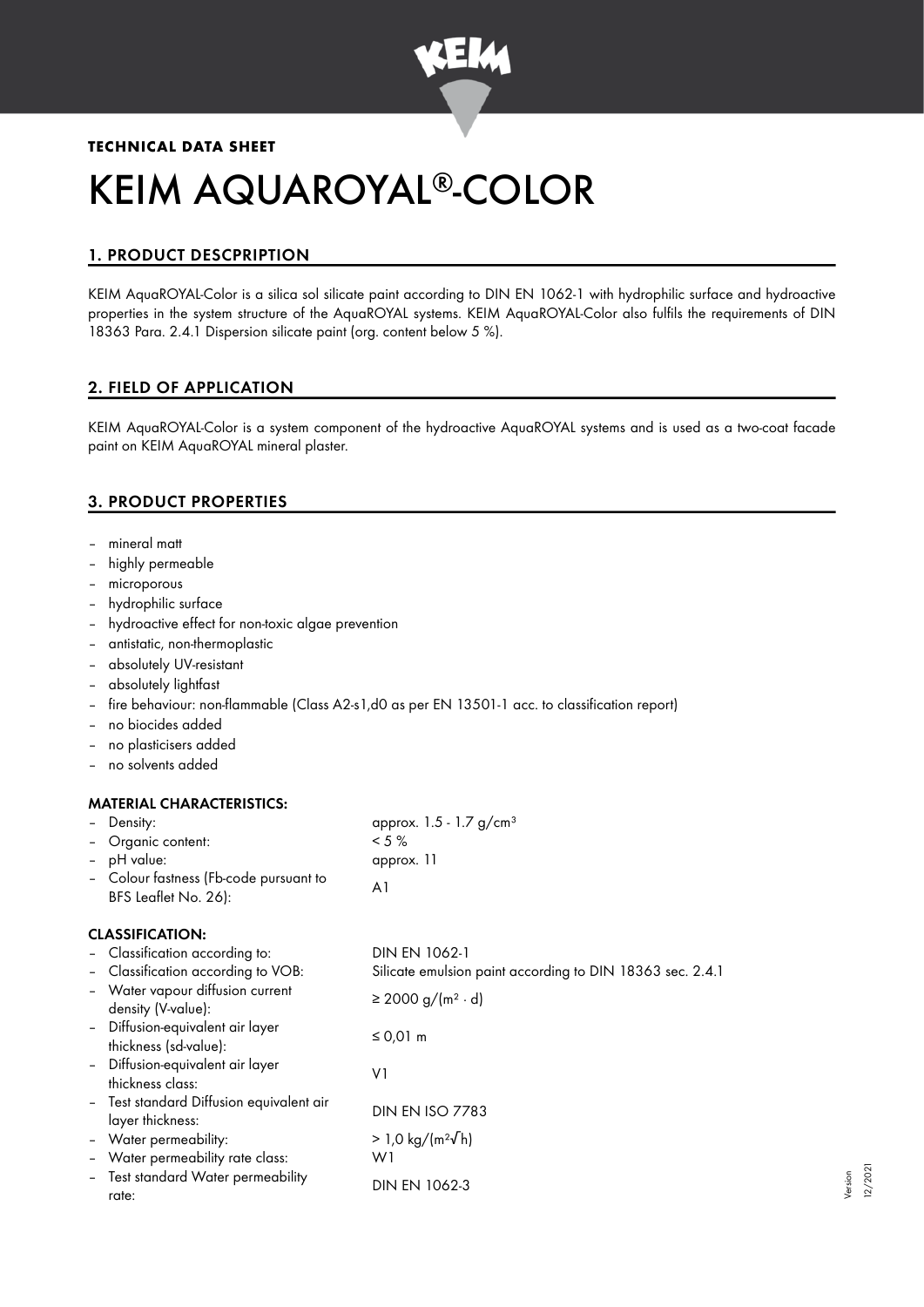## **TECHNICAL DATA SHEET – KEIM AQUAROYAL®-COLOR**

| - Gloss level at 85 $^{\circ}$ : | matt |
|----------------------------------|------|
|                                  |      |

– Test standard Gloss level: ISO 2813

#### COLOUR SHADES:

Only factory tinting possible. When selecting the colour shade for ETICS, observe LRV ≥ 30.

# 4. APPLICATION INSTRUCTIONS

#### SUBSTRATE PREPARATION:

The substrate must be dry, sound, free from chalking, clean and dust-free. Loose parts of existing coatings must be removed mechanically or by high-pressure water jetting. Defective areas must be filled and texture-matched using a suitable repair material. Any sintered layers on new renders must be removed with KEIM Ätzflüssigkeit (lime remover) according to instructions. New render areas (repairs) are generally to be pretreated with KEIM Ätzflüssigkeit (lime remover) according to the specifications in the Technical Data Sheet.

#### APPLICATION CONDITIONS:

Ambient and substrate temperature ≥ 5 °C during application and drying. Do not apply in direct sunlight or on sun-heated substrates. Protect surfaces from direct sun, wind and rain during and after application.

#### PREPARATION OF MATERIAL:

Stir up KEIM AquaROYAL-Color thoroughly before application.

#### APPLICATION:

KEIM AquaROYAL-Color can be painted, rolled or airless sprayed (nozzle: ≥ 435 ).

Primer coat: KEIM AquaROYAL-Color always apply undiluted.

Final coat: KEIM AquaROYAL-Color always apply undiluted.

Note: Apply the material generously with a high-pile roller and do not spread it too far, also apply it crosswise. Work quickly wet on wet. Too little material consumption leads to inhomogeneous coating patterns. Note: Thinning the paint material can lead to an inhomogeneous coating pattern.

#### DRYING TIME:

Can be overcoated after 12 hours at the earliest (at 23°C and 50% RH). At higher relative humidity, layer thicknesses and/ or lower temperatures, drying is delayed accordingly.

#### CONSUMPTION:

approx. 0,5-1,0 kg/m² for two coatings.

These material consumption values are guide values for smooth substrates. Exact consumption values must be determined by means of test areas.

#### CLEANING OF TOOLS:

Clean immediately with water.

## 5. PACKAGING

| <b>Container content</b> | Unit of measure | Quantity on pallet | Type of container |
|--------------------------|-----------------|--------------------|-------------------|
| 25                       | ĸg              | 24                 | bucket            |
|                          | kg              |                    | bucket            |
|                          | kg              | 80                 | bucket            |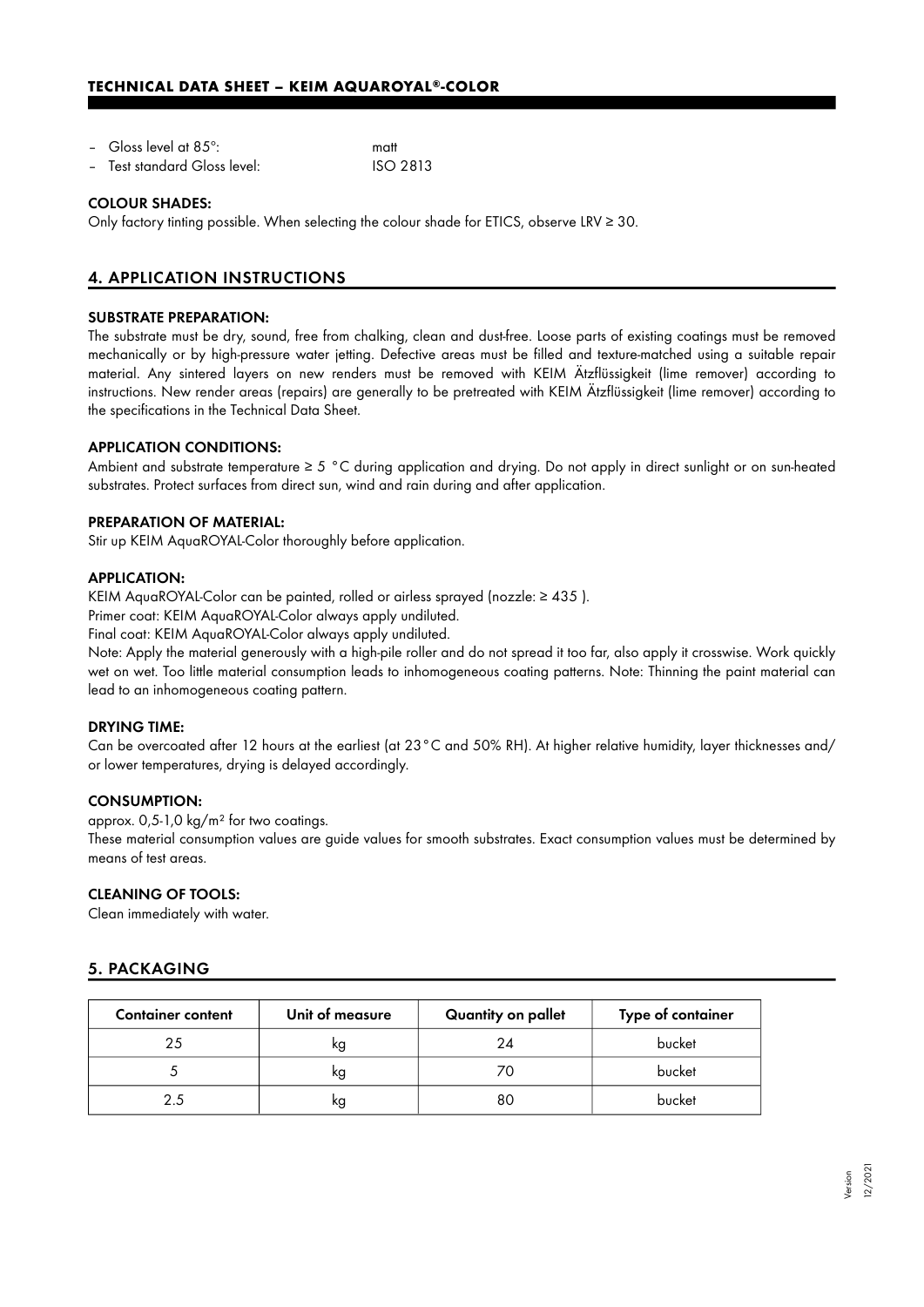# 6. STORAGE

| max. storage time | Storage conditions                                   |  |
|-------------------|------------------------------------------------------|--|
| 12 months         | cool<br>frost-free<br>keep container tightly sealed. |  |

## STORAGE INFORMATION:

Material residues from opened containers should be refilled into smaller containers to keep the air space in the bucket as low as possible.

# 7. DISPOSAL

For disposal information refer to section 13 of the safety data sheet.

## EC WASTE CODE:

Waste code: 08 01 12

# 8. SAFETY INSTRUCTIONS

Please, refer to the Material Safety Data Sheet.

## GISCODE:

GIS code: BSW 40

# 9. GENERAL INFORMATION

Cover surfaces not to be treated, especially glass, ceramics and natural stone. Any splashes on surrounding surfaces or traffic areas must be rinsed off immediately with plenty of water.

Mixing with products not part of the system or other foreign additives is not permitted.

# 10. CERTIFICATES & QUALITY SEALS





Version 12/2021